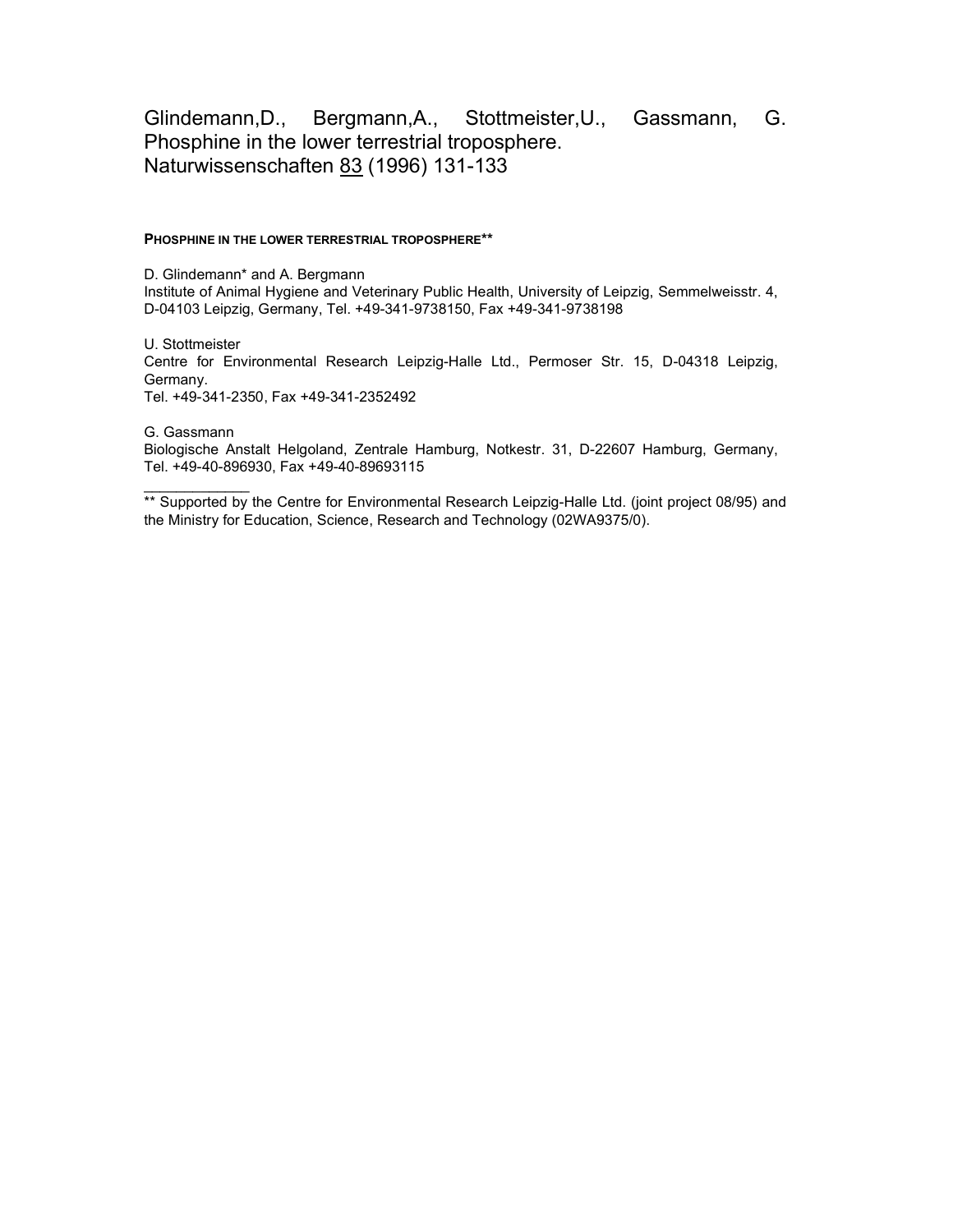Gaseous phosphine (phosphane, PH<sub>3</sub>) was found from September 1994 to September 1995 in both rural and urban air from Germany, Argentina, Israel, Namibia, Tunisia and the Seychelles for the first time. The maximum value of 157 ng/m<sup>3</sup> phosphine was detected in German urban air in Berlin. In Germany the PH $_3$  concentrations at night (about 1 ng/m $^3$ ) were 10 times higher than during daytime. The findings show that phosphine is an atmospheric carrier of phosphorus in its global biogeochemical cycles.

Under oxidizing conditions, the natural state of phosphorus P on earth is predominantly non-volatile phosphate. Reductive chemical [1] and microbial [2-8] compartments on earth are potential emitters of phosphine. Previously, however, ambient phosphine has only been detected in the workplace atmosphere or the immediate vicinity of punctual fumigation and industrial sources [9] where analysing health hazards has been a matter of concern. Phosphine has never been investigated as a fast gaseous atmospheric carrier of the fertilizer P or as a component of atmospheric chemistry. Phosphine is oxidized in air to soluble phosphate [1,10]. Lewis et al. [11] found a summer maximum peak of soluble phosphate in Colorado rain water and speculated that it is associated with the pre-existence of an atmospheric volatile phosphorus compound. This raises the question of whether phosphine is a widespread trace component in the earth's atmosphere.

Phosphine in air 1 m above both a rural and an urban area was detected for the first time on the evening of September 21, 1994. Between 7.05 and 8.35 pm, the distribution of its concentration was measured at 13 sampling locations spread over a rural area of about 200  $\text{km}^2$ , the centre of this area being 15 km east of Leipzig (Table 1). The average concentration of 2,030 pg/m<sup>3</sup> was about half the value of 4,630 pg/m<sup>3</sup> from Leipzig itself (6 locations spread over a 20 km<sup>2</sup> central area of the city, sampled beween 10.50 and 11.25 pm). Subsequent exploratory measurements of phosphine in rural and urban air from several German towns and locations around the world produced positive results wherever they were carried out (Table 1).

A long-term study at a standard sampling location in Leipzig (a garden near the eastern periphery of the city) from September 1994 to July 1995 (Fig. 1) resulted in two summer maximum trends and a continuously recurring large difference between the levels of phosphine in atmospheric air at night and during the day. The average level of measurements carried out on 77 days was 850 pg/m<sup>3</sup> phosphine at 7 am (representative for the night) and 120 pg/m<sup>3</sup> at 1 pm (representative for the daytime). Correlation of the data with the wind direction indicated that phosphine came from all directions. During measurements at shorter intervals over a few days, about 3 hours after sunset the concentration reached a high not systematically different from the value at 7 am. About 4 hours after sunrise the concentration began to decrease and reached a low from about 11 am to sunset.

In order to ascertain the existence of phosphine at different heights, synchronous measurements were carried out on 8 days at 7 am on the university tower in the center of Leipzig (height 120 m average 480 pg/m<sup>3</sup>), beside the tower (1 m - 660 pg/m<sup>3</sup>) and at the standard sampling location (1 m - 820 pg/m<sup>3</sup>).

The results from very different sampling locations (Table 1) provide evidence that phosphine is a globally widespread component in the lower terrestrial troposphere. Concentrations above urbane areas were significantly higher than above rural areas, indicating emission by concentrated human activities.

The night-time/daytime difference of phosphine concentration (Fig. 1) supports the hypothesis of phosphine fluxing permanently from terra into the atmosphere. PH $_3$  can dissipate over a wide area and accumulate at night because it is not autoxidable. However hydroxyl-radicals induced by UV from daylight cause its cleavage (PH<sub>3</sub> --> H· + ·PH<sub>2</sub>) and oxidation **[4,5]**, making the permanent phosphine flux into the atmosphere appear in different concentrations during the day and at nighttime. The "stationary state" concentration observable could be the residue of dissipation and (during daytime) incomplete oxidation.

Interpreting the 7 am concentration as the residue of homogeneous dissipation into large aliquots of the atmosphere allows the size of the phosphine flux required to accumulate 850 pg/m<sup>3</sup> equally distributed in 1 km<sup>3</sup> of the lower troposphere to be estimated at 0.850 g/km<sup>3</sup> per night or 310  $q/(km<sup>3</sup>·yr)$ . However phosphine ought also to flux from terra by daylight, even if the measured residue of this flux expressed as a daytime value of concentration is negligible (Fig. 1) and dissipation is rather short-ranged. Therefore a source flux of 620  $g/(km<sup>3</sup>·yr)$  phosphine seems more realistic. Extending this model from 1 km<sup>3</sup> to the air volume of the boundary layer (1 km height)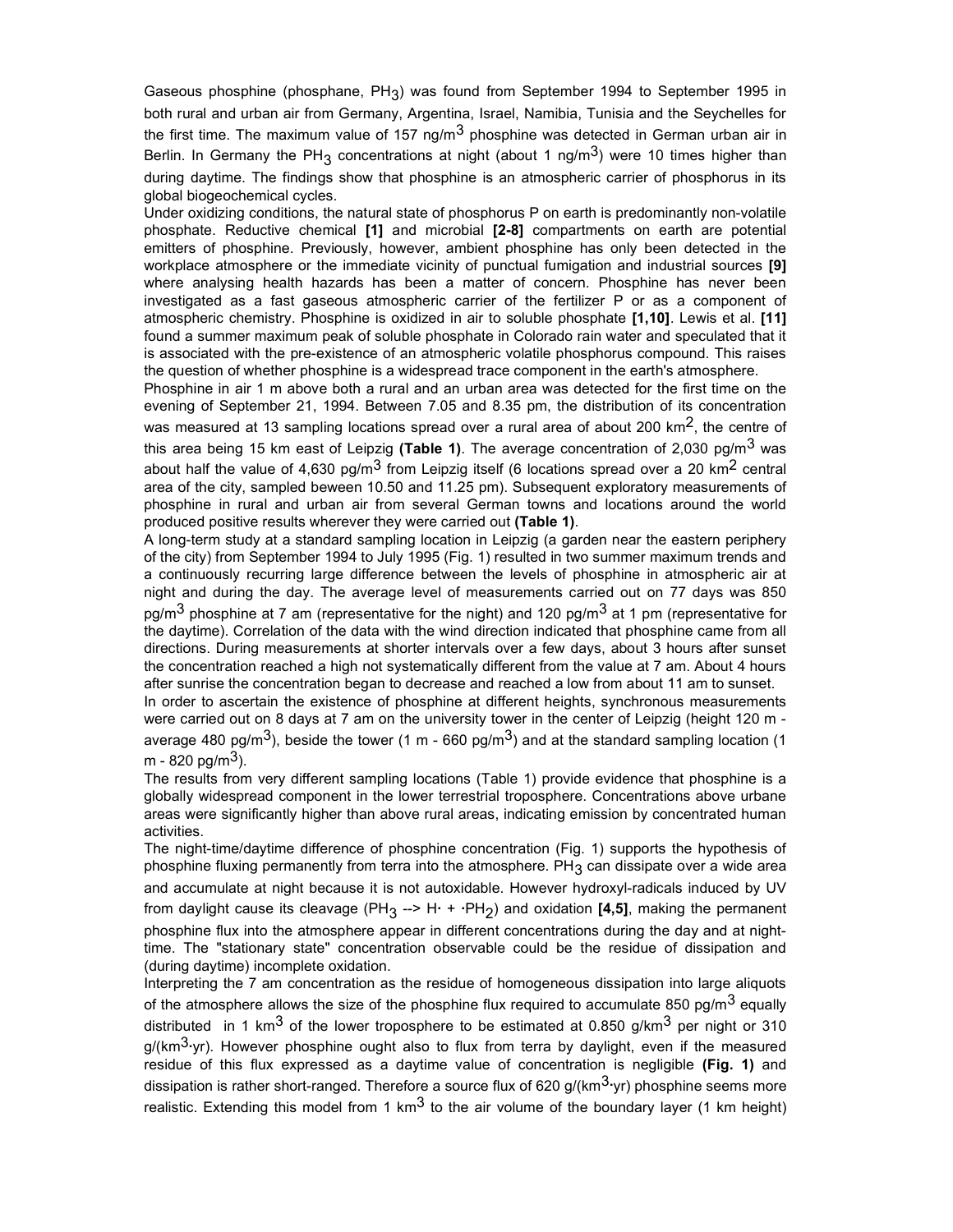above Germany indicates that 221 Mg/yr phosphine flux into the atmosphere and are precipitated as phosphate after oxidation somewhere. This small contribution of atmospheric phosphine to the phosphorus cycle could be not insignificant for areas where P limits the biomass stock [12].

Another approach to estimate the turnover of phosphine is to balance the source processes that would cause the atmosphere to accumulate phosphine in measurable quantities. The conditions for phosphate reduction are more frequently fulfilled than might be assumed. For example we found 10<sup>5</sup> pg/m $^3$  phosphine stochastically present in waste gas from lignite power plants. After looking at the phosphorus industry, investigations should therefore also target other possible environmental biospheric and geospheric sources, as well as human acitvies were phosphine is released "inadvertently".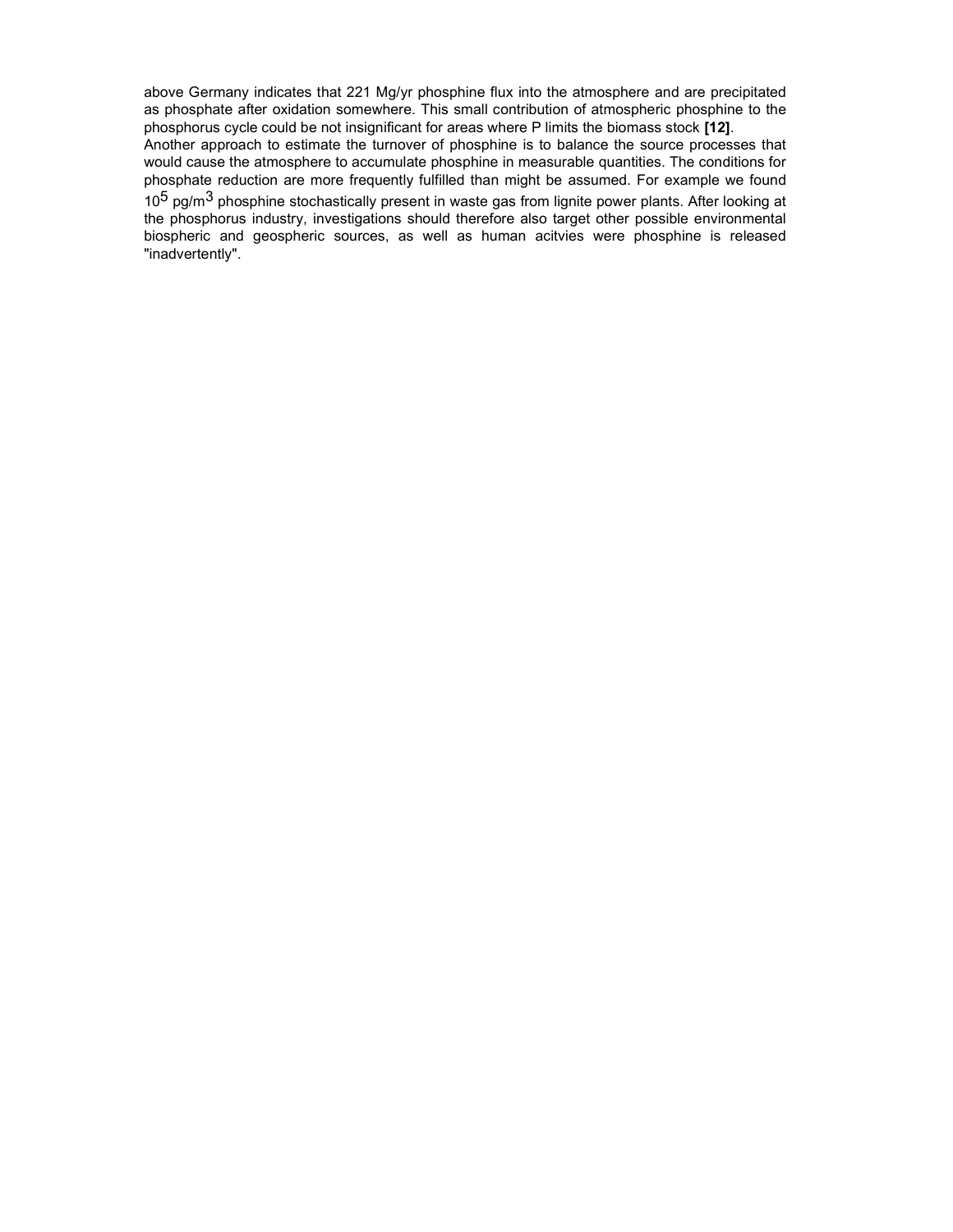## Table 1

Phosphine in the atmosphere at locations around the world (height 1 m, at night)

| Sampling location                               | Sampling time      | (n) | Phosphine [pg/m <sup>3</sup> ] |                 |
|-------------------------------------------------|--------------------|-----|--------------------------------|-----------------|
|                                                 |                    |     | Average                        | Range           |
| Germany, urban location in Berlin               | Sept. 18, 1995     | 2   | 157050                         | 135380 - 178700 |
| Germany, urban area in Leipzig                  | Sept. 21, 1994     | 6   | 4630                           | 3930 - 5900     |
| Germany, rural area east of Leipzig             | Sept. 21, 1994     | 13  | 2030                           | 1110 - 3420     |
| Germany, urban area in Hamburg                  | Oct. 5. 1994       | 5   | 2030                           | 650 - 4490      |
| Germany, rural area west of Stuttgart           | Oct. 13, 1994      | 6   | 1520                           | 490 - 3060      |
| Germany, urban location in Leipzig (see Fig.)   | Sep.t 94 - July 95 | 77  | 850                            | $0 - 8880$      |
| Argentina, urban area in Buenos Aires           | April 11, 1995     | 5   | 620                            | $320 - 1200$    |
| Tunisia, rural location near Hammamet           | March 23, 1995     | 6   | 510                            | $0 - 1150$      |
| Seychelles, Mahé                                | <b>April 1995</b>  | 13  | 280                            | $0 - 410$       |
| Israel, rural area, Ein Bokek and Rishon Lezion | Jan. 19+22. 1995   | 4   | 130                            | $0 - 300$       |
| Namibia, rural area                             | March 1995         | 5   | 40                             | $0 - 280$       |



Legend to Figure 1

Fig. 1. Phosphine in urban air: long-term study of 7 am and 1 pm levels, 1994-1995.

Gas chromatography was used with PLOT column 25m x 0.53mm x 10µm Al $_2$ O $_3$ /Na $_2$ SO $_4$  and optimized NPD on HP 5890. Injection was performed through solid NaOH on porous support filled in a 50mm x 4 mm tube into "sample in" of a 6-port vent to remove CO<sub>2</sub>, H<sub>2</sub>S and H<sub>2</sub>O. Phosphine was separated from the matrix (air, C<sub>1</sub>-C<sub>2</sub>) by a capillary cryotrap (-110<sup>o</sup>C) filled with Porapack Q in the line of the sample loop of the vent, and cryofocussed in a similar smaller pre-column trap prior to the run. The detection limit of phosphine from a 500ml air sample was 5 pg/m<sup>3</sup> with a peak width of 0.7 sec. The standard deviation of the method was 10%. The data base comprises about 300 atmospheric samples taken on 77 days (2 samples each at 7 am and at 1 pm). The standard

sampling place was a garden east of Leipzig at a height of 1 m. The standard deviations of the actual fluctuations between the measuring dates had the same order of magnitude as the averages.